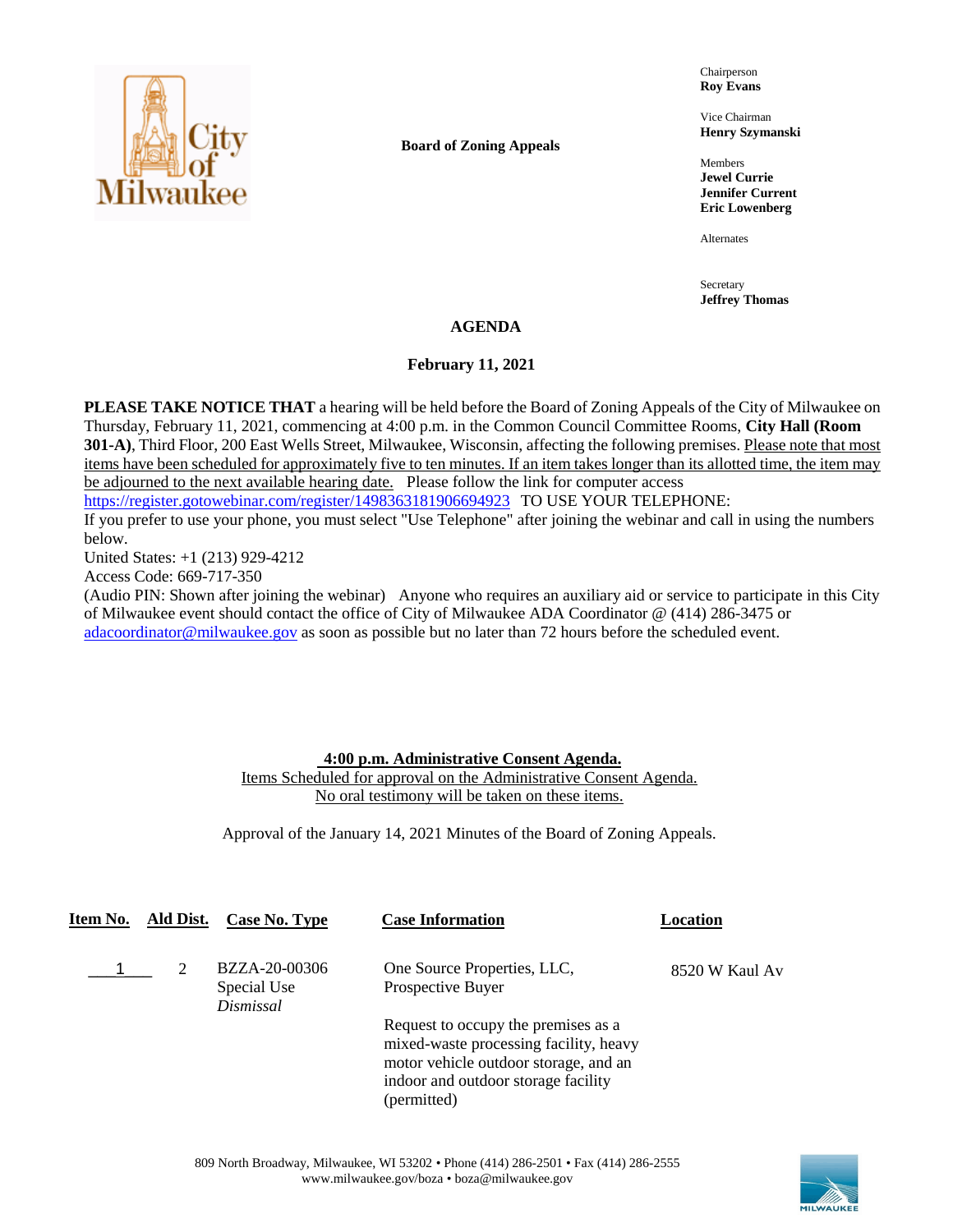| Board of Zoning Appeals, Hearing on Thursday, February 11, 2021 |                                                                                                                                                                                                                                                                                                                                                                                                                                                               |                              |                                                                                                                                                                                                                               |                       |  |  |  |
|-----------------------------------------------------------------|---------------------------------------------------------------------------------------------------------------------------------------------------------------------------------------------------------------------------------------------------------------------------------------------------------------------------------------------------------------------------------------------------------------------------------------------------------------|------------------------------|-------------------------------------------------------------------------------------------------------------------------------------------------------------------------------------------------------------------------------|-----------------------|--|--|--|
| Item No. Ald Dist.                                              |                                                                                                                                                                                                                                                                                                                                                                                                                                                               | <b>Case No. Type</b>         | <b>Case Information</b>                                                                                                                                                                                                       | <b>Location</b>       |  |  |  |
|                                                                 | 4:00 p.m. Consent Agenda.<br>Items Scheduled for approval on the Consent Agenda.<br>No oral testimony will be taken on these items.<br>If there are any objections to these approvals, please make them known to the Board office in writing at least 24 hours prior to the time of the hearing.<br>If written objections to these approvals are received, the item will not be approved and will be held for a public hearing to allow additional testimony. |                              |                                                                                                                                                                                                                               |                       |  |  |  |
|                                                                 | 12                                                                                                                                                                                                                                                                                                                                                                                                                                                            | BZZA-20-00316<br>Special Use | Like Home Learning Center, LLC,<br>Lessee<br>Request to occupy a portion of the<br>premises as a day care center for 34<br>children per shift infant - 13 years of age,<br>operating Monday - Friday 6:00<br>a.m. - 5:00 p.m. | 1904 W Forest Home Av |  |  |  |
| 3                                                               | 15                                                                                                                                                                                                                                                                                                                                                                                                                                                            | BZZA-20-00346<br>Special Use | A Promise of Hope for Mothers, Lessee<br>Request to increase the number of<br>occupants from 5 to 6 and continue<br>occupying the premises as a group home                                                                    | 2223 N 36Th St        |  |  |  |
| 4                                                               | 1                                                                                                                                                                                                                                                                                                                                                                                                                                                             | BZZA-21-00009<br>Special Use | <b>Graham Family Restaurants - Yvette's</b><br>Faith, Inc., Other<br>Request to continue occupying the<br>premises as a restaurant with a<br>drive-through facility (this is a new<br>operator)                               | 5191 N Teutonia Av    |  |  |  |
| 5                                                               | $\overline{2}$                                                                                                                                                                                                                                                                                                                                                                                                                                                | BZZA-20-00348<br>Special Use | URANUSLTJR, LLC, Other<br>Request to continue occupying the<br>premises as a restaurant with<br>drive-through facility (this is a new<br>operator)                                                                            | 5265 W Fond Du Lac Av |  |  |  |

### 2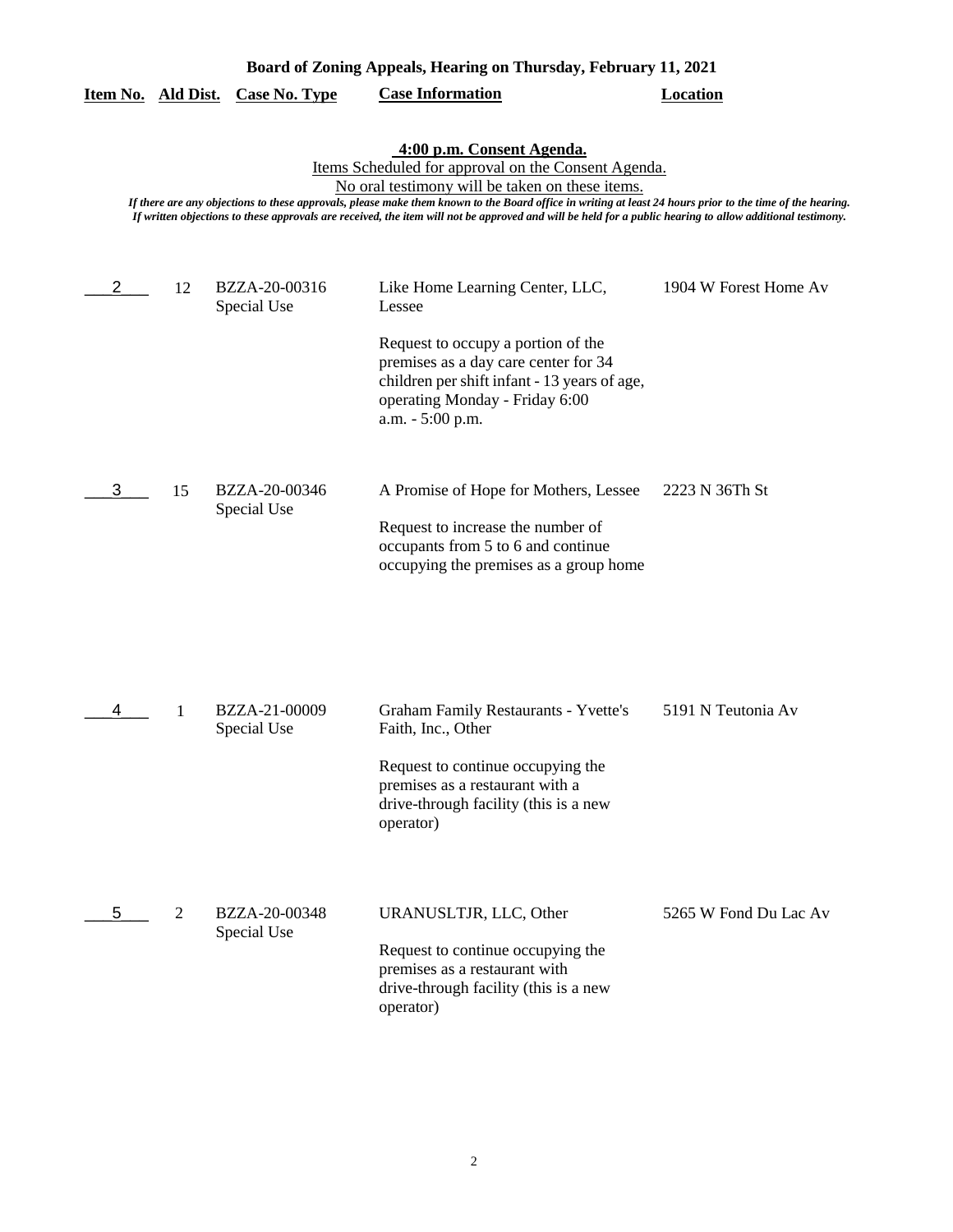|                    | Board of Zoning Appeals, Hearing on Thursday, February 11, 2021 |                                              |                                                                                                                                                                                                                                                                                                                                                                                                                                                                          |                         |  |
|--------------------|-----------------------------------------------------------------|----------------------------------------------|--------------------------------------------------------------------------------------------------------------------------------------------------------------------------------------------------------------------------------------------------------------------------------------------------------------------------------------------------------------------------------------------------------------------------------------------------------------------------|-------------------------|--|
| Item No. Ald Dist. |                                                                 | <b>Case No. Type</b>                         | <b>Case Information</b>                                                                                                                                                                                                                                                                                                                                                                                                                                                  | <b>Location</b>         |  |
|                    |                                                                 |                                              | 4:00 p.m. Consent Agenda (continued)<br>Items Scheduled for approval on the Consent Agenda.<br>No oral testimony will be taken on these items.<br>If there are any objections to these approvals, please make them known to the Board office in writing at least 24 hours prior to the time of the hearing.<br>If written objections to these approvals are received, the item will not be approved and will be held for a public hearing to allow additional testimony. |                         |  |
| 6                  | 2                                                               | BZZA-21-00010<br>Special Use                 | Graham Family Restaurants - Brian's<br>Faith, Inc., Other<br>Request to continue occupying the<br>premises as a restaurant with a<br>drive-through facility (this is a new<br>operator)                                                                                                                                                                                                                                                                                  | 5739 W Silver Spring Dr |  |
| 7.                 | 3                                                               | BZZA-20-00319<br><b>Dimensional Variance</b> | Lorenzo Cataldo, Property Owner<br>Request to construct a single-family<br>dwelling that does not meet the<br>minimum required front setback                                                                                                                                                                                                                                                                                                                             | 1639 N Warren Av        |  |
| 8                  | 4                                                               | BZZA-20-00333<br>Special Use                 | PPC Building, LLC, Property Owner<br>Request to continue occupying the<br>premises as a principal use parking lot                                                                                                                                                                                                                                                                                                                                                        | 848 N 27Th St           |  |
|                    | 4                                                               | BZZA-20-00340<br>Special Use                 | Milwaukee Symphony Orchestra,<br><b>Property Owner</b><br>Request to erect a wall sign that is not<br>attached to a flat, opaque wall surface                                                                                                                                                                                                                                                                                                                            | 212 W Wisconsin Av      |  |
| 10                 | $\overline{4}$                                                  | BZZA-20-00341<br>Use Variance                | Riley's Good Dogs, LLC, Lessee<br>Request to occupy a portion of the<br>premises as a catering service                                                                                                                                                                                                                                                                                                                                                                   | 720 N Water St          |  |
| 11                 | 4                                                               | BZZA-20-00347<br>Use Variance                | JUPITORLTJR LLC dba McDonald's,<br>Other<br>Request to continue occupying the<br>premises as a restaurant with a<br>drive-through facility (this is a new<br>operator)                                                                                                                                                                                                                                                                                                   | 2455 W Wisconsin Av     |  |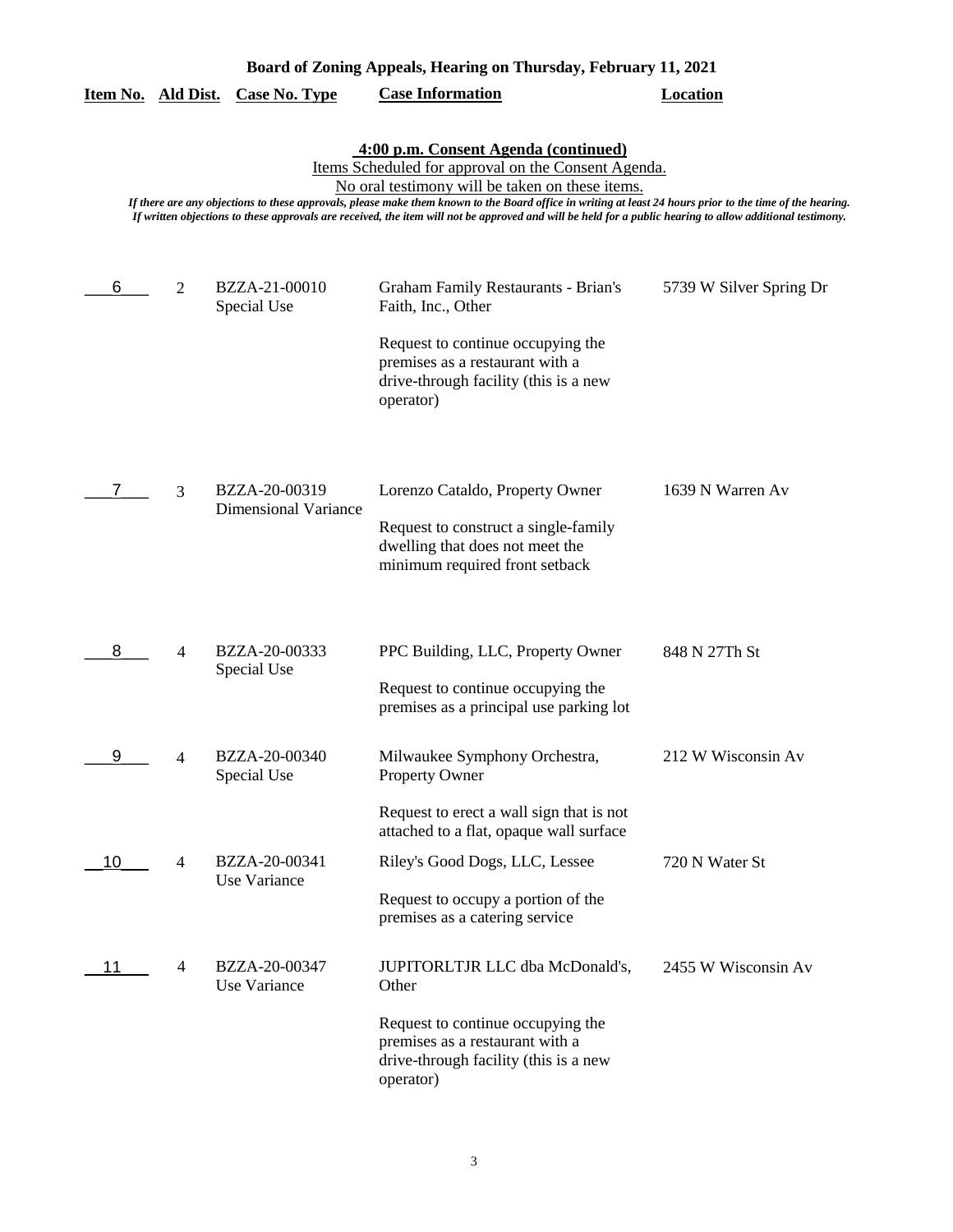| Board of Zoning Appeals, Hearing on Thursday, February 11, 2021                                                                                                                                                                                                                                                                                                                                                                                                          |   |                              |                                                                                                                                                                                                                                                                              |                  |  |
|--------------------------------------------------------------------------------------------------------------------------------------------------------------------------------------------------------------------------------------------------------------------------------------------------------------------------------------------------------------------------------------------------------------------------------------------------------------------------|---|------------------------------|------------------------------------------------------------------------------------------------------------------------------------------------------------------------------------------------------------------------------------------------------------------------------|------------------|--|
| Item No. Ald Dist.                                                                                                                                                                                                                                                                                                                                                                                                                                                       |   | <b>Case No. Type</b>         | <b>Case Information</b>                                                                                                                                                                                                                                                      | <b>Location</b>  |  |
| 4:00 p.m. Consent Agenda (continued)<br>Items Scheduled for approval on the Consent Agenda.<br>No oral testimony will be taken on these items.<br>If there are any objections to these approvals, please make them known to the Board office in writing at least 24 hours prior to the time of the hearing.<br>If written objections to these approvals are received, the item will not be approved and will be held for a public hearing to allow additional testimony. |   |                              |                                                                                                                                                                                                                                                                              |                  |  |
| 12                                                                                                                                                                                                                                                                                                                                                                                                                                                                       | 6 | BZZA-20-00349<br>Special Use | SATURNLTJR, LLC, Other<br>Request to continue occupying the<br>premises as a restaurant with<br>drive-through facility (this is a new<br>operator)                                                                                                                           | 420 E Capitol Dr |  |
| 13                                                                                                                                                                                                                                                                                                                                                                                                                                                                       | 8 | BZZA-20-00323<br>Special Use | Notre Dame School of Milwaukee,<br><b>Property Owner</b><br>Request to occupy a portion of the<br>premises as a day care center $(K3)$ for 88<br>children first shift and 70 children<br>second shift 3 - 12 yrs. of age, operating<br>Monday - Friday 7:00 a.m. - 6:00 p.m. | 1418 S Layton Bl |  |

#### **4:00 p.m. Administrative Review.**

Items Scheduled for consideration and action by the Board in Administrative Review. No oral testimony will be taken on these items.

| 14 | BZZA-20-00225<br>Special Use,<br><b>Dimensional Variance</b> | Milwaukee Materials, LLC c/o The<br>MRD Group, Inc., Prospective Buyer                                                                                                                                                             | 3295 W Townsend St |
|----|--------------------------------------------------------------|------------------------------------------------------------------------------------------------------------------------------------------------------------------------------------------------------------------------------------|--------------------|
|    |                                                              | Request to continue occupying the<br>premises as a processing and recycling<br>of mined materials and an outdoor<br>material reclamation facility that does<br>not meet the minimum required<br>screening (this is a new operator) |                    |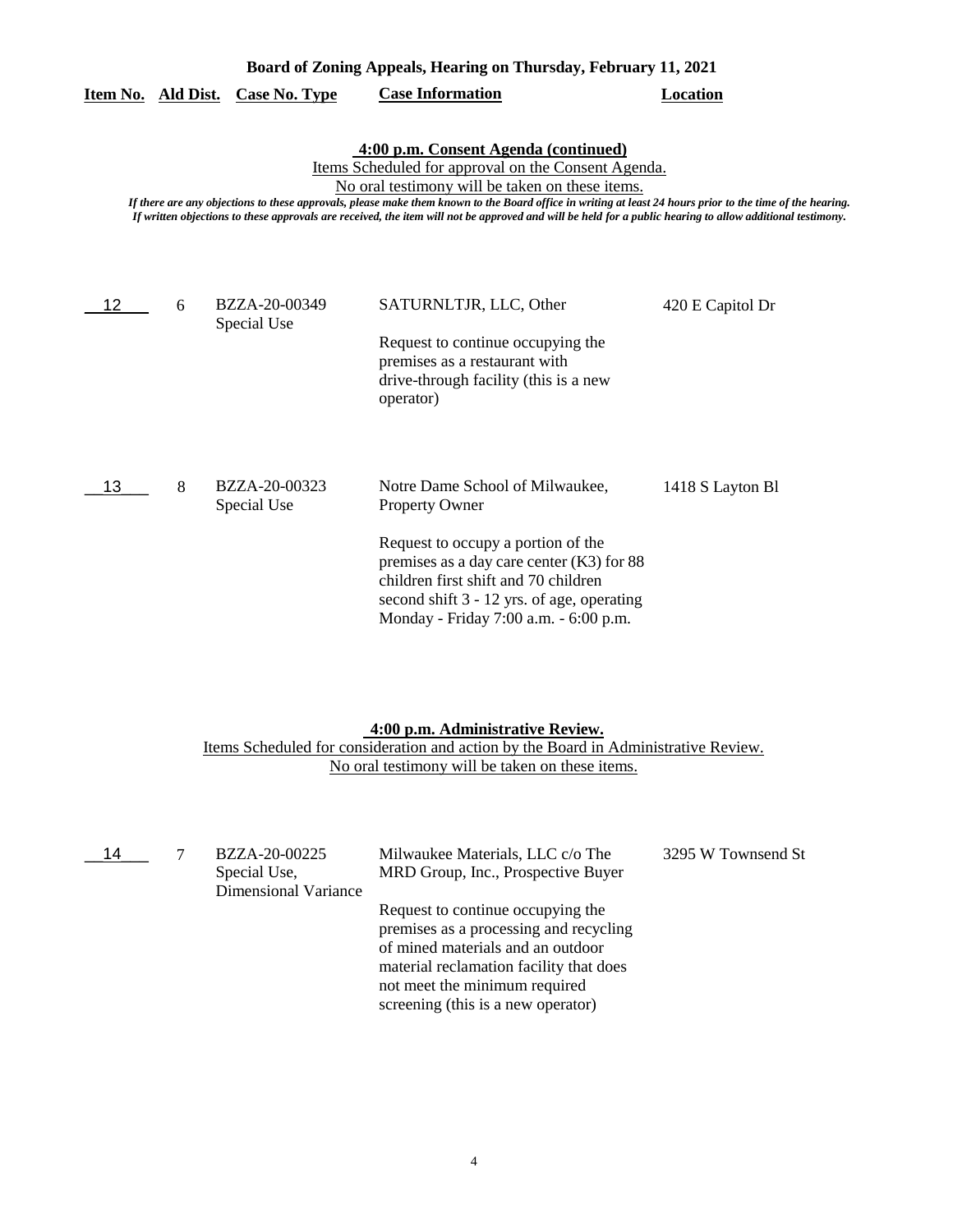|                    | Board of Zoning Appeals, Hearing on Thursday, February 11, 2021 |                                                              |                                                                                                                                                                                                                                                                    |                        |  |  |
|--------------------|-----------------------------------------------------------------|--------------------------------------------------------------|--------------------------------------------------------------------------------------------------------------------------------------------------------------------------------------------------------------------------------------------------------------------|------------------------|--|--|
| Item No. Ald Dist. |                                                                 | <b>Case No. Type</b>                                         | <b>Case Information</b>                                                                                                                                                                                                                                            | <b>Location</b>        |  |  |
|                    |                                                                 |                                                              | 4:30 p.m. Public Hearings.<br>Please note that each item scheduled for a public hearing has been scheduled for approximately five to ten minutes.<br>If an item takes longer than its allotted time, the item may be adjourned to the next available hearing date. |                        |  |  |
| 15                 | 11                                                              | BZZA-20-00304<br>Special Use                                 | Galaxy Motors, LLC, Lessee<br>Request to occupy the premises as a light<br>motor vehicle sales facility                                                                                                                                                            | 3459 W Forest Home Av  |  |  |
| 16                 | 12                                                              | BZZA-18-00177<br>Special Use                                 | Maria Espinoza, Lessee<br>Request to occupy a portion of the<br>premises as a general retail<br>establishment and personal instruction<br>school                                                                                                                   | 1835 S 7Th St          |  |  |
| 17                 | 12                                                              | BZZA-20-00327<br>Special Use,<br><b>Dimensional Variance</b> | I-Forest, LLC, Prospective Buyer<br>Request to occupy the premises as a<br>health clinic without the primary<br>entrance door on the front facade                                                                                                                  | 1432 W Forest Home Av  |  |  |
| 18                 | 12                                                              | BZZA-20-00338<br><b>Dimensional Variance</b>                 | STIR, LLC, Lessee<br>Request to allow a wall sign that exceeds<br>the maximum allowed display area and<br>exceeds the maximum number of wall<br>signs allowed within a 25 foot wall<br>segment                                                                     | 140 S 1St St Suite 200 |  |  |
| 19                 | 13                                                              | BZZA-20-00231<br>Special Use                                 | Auto Depot, Lessee<br>Request to continue occupying the<br>premises as a motor vehicle sales facility<br>(this is a new operator)                                                                                                                                  | 600 E Layton Av        |  |  |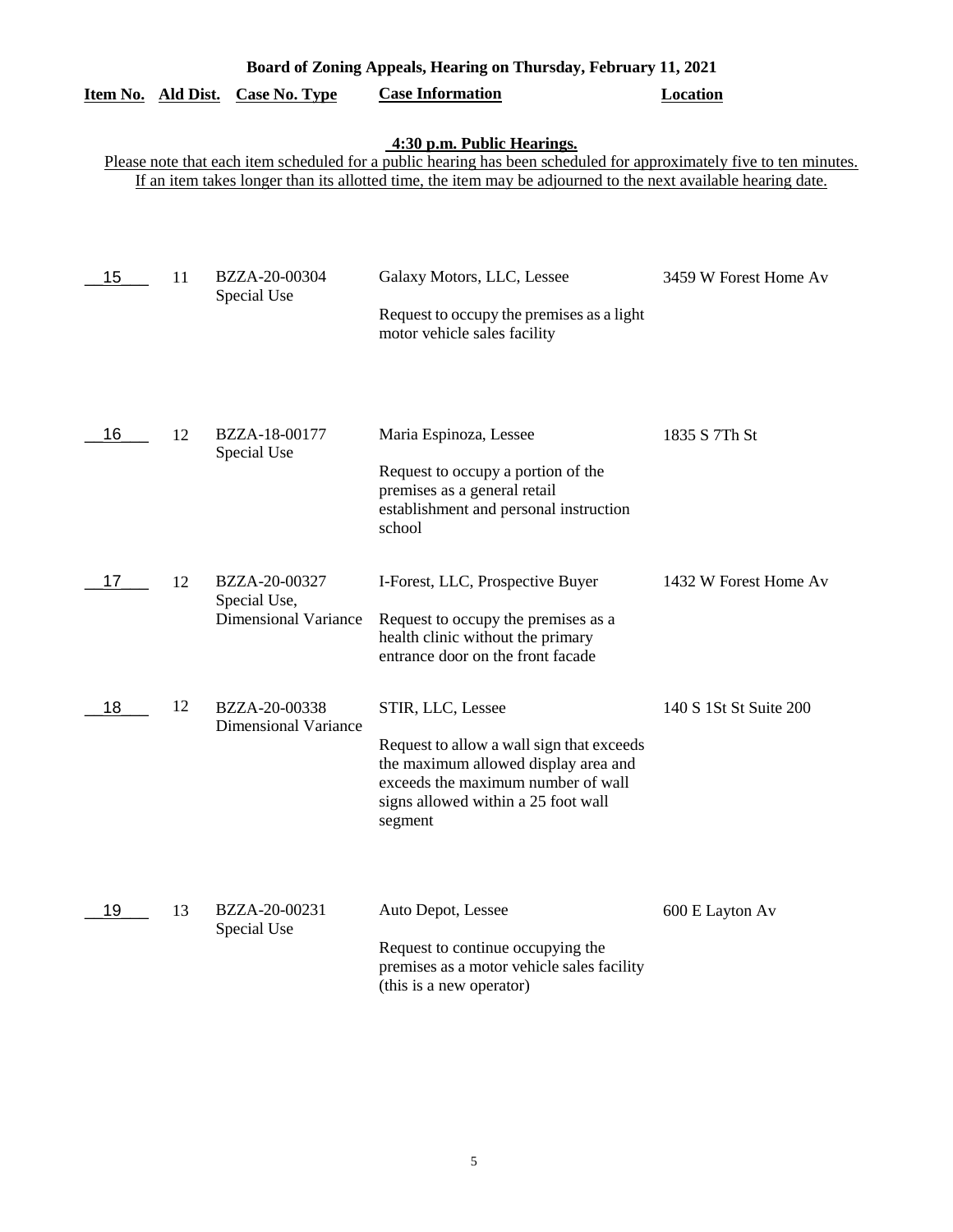### **Board of Zoning Appeals, Hearing on Thursday, February 11, 2021**

# **Item No. Ald Dist. Case No. Type Case Information Location**

## **4:30 p.m. Public Hearings (continued)**

Please note that each item scheduled for a public hearing has been scheduled for approximately five to ten minutes. If an item takes longer than its allotted time, the item may be adjourned to the next available hearing date.

| 20 | BZZA-20-00309<br>Special Use | Mian 254 Oil, LLC., Lessee                                                                                                            | 1300 W Layton Av |
|----|------------------------------|---------------------------------------------------------------------------------------------------------------------------------------|------------------|
|    |                              | Request to continue occupying the<br>premises as a motor vehicle filling<br>station and convenience store (this is a<br>new operator) |                  |

# **5:15 p.m. Public Hearings.**

Please note that each item scheduled for a public hearing has been scheduled for approximately five to ten minutes. If an item takes longer than its allotted time, the item may be adjourned to the next available hearing date.

| 21 | 15             | BZZA-20-00303<br>Special Use | Somad's House, Lessee                                                                                                                                                     | 2875 N 23Rd St              |
|----|----------------|------------------------------|---------------------------------------------------------------------------------------------------------------------------------------------------------------------------|-----------------------------|
|    |                |                              | Request to occupy the premises as a<br>transitional living facility for 4<br>occupants                                                                                    |                             |
| 22 | 15             | BZZA-20-00318<br>Special Use | Wisconsin Community Services, Inc.,<br>Lessee                                                                                                                             | 2465 W Fond Du Lac Av       |
|    |                |                              | Request to occupy the premises as a<br>transitional housing facility for 24<br>occupants                                                                                  |                             |
| 23 | -1             | BZZA-20-00320<br>Special Use | Sunset Auto Sales and Repair Shop,<br>Lessee                                                                                                                              | 2610 W Hampton Av           |
|    |                |                              | Request to continue occupying the<br>premises as a light motor vehicle sales<br>and repair facility (this is a new operator)                                              |                             |
| 24 | $\overline{2}$ | BZZA-20-00329<br>Special Use | Kiddyland Palace Childcare, LLC.,<br>Lessee                                                                                                                               | 6400 W Capitol Dr Suite 103 |
|    |                |                              | Request to occupy the premises as a day<br>care center for 19 children per shift<br>infant - 13 years of age, operating<br>Monday - Friday from 6:00 a.m. - 11:00<br>p.m. |                             |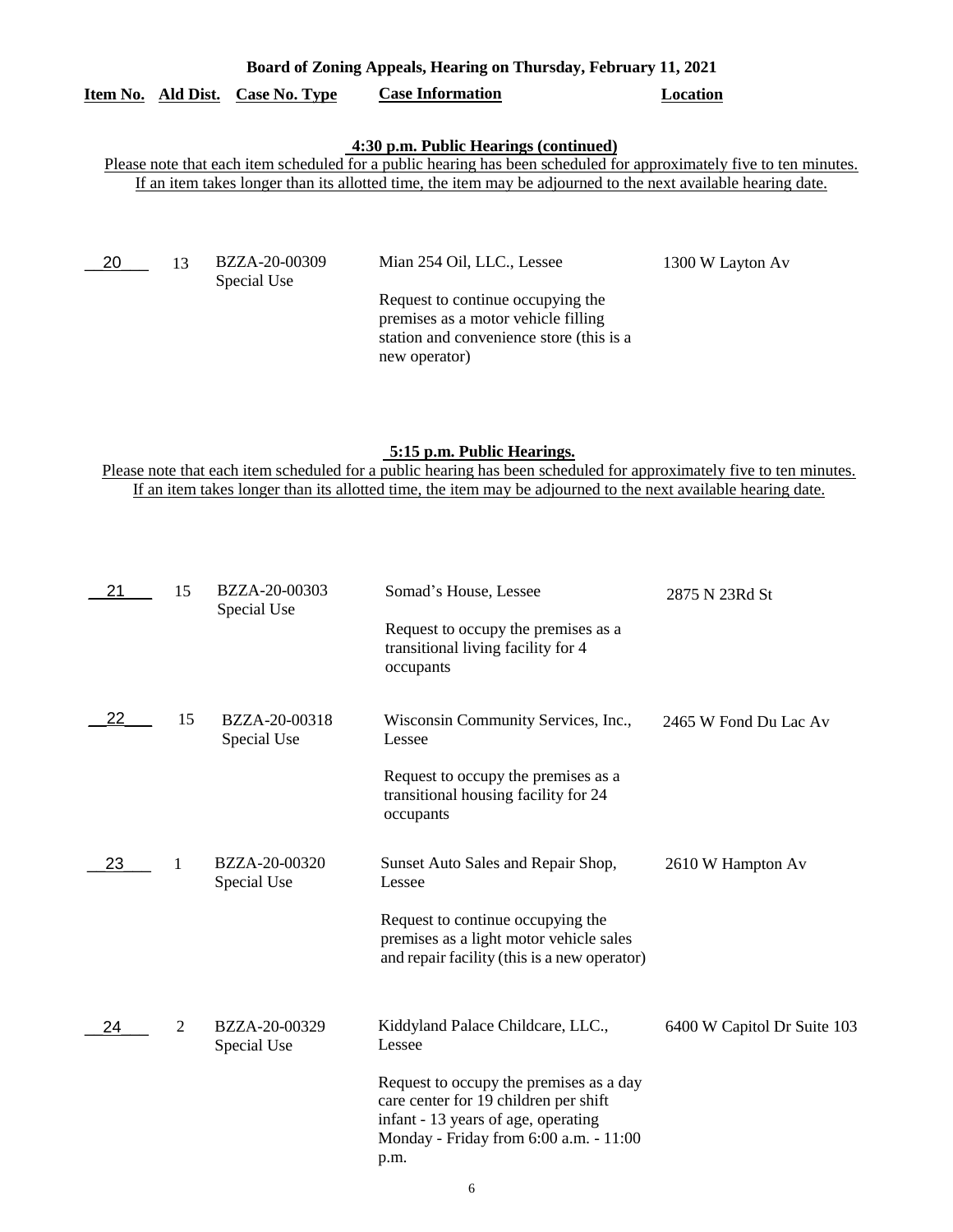|    |                | Item No. Ald Dist. Case No. Type | <b>Case Information</b>                                                                                                                                                                                                                                                       | <b>Location</b>          |
|----|----------------|----------------------------------|-------------------------------------------------------------------------------------------------------------------------------------------------------------------------------------------------------------------------------------------------------------------------------|--------------------------|
|    |                |                                  | 5:15 p.m. Public Hearings (continued)<br>Please note that each item scheduled for a public hearing has been scheduled for approximately five to ten minutes.<br>If an item takes longer than its allotted time, the item may be adjourned to the next available hearing date. |                          |
| 25 | $\overline{4}$ | BZZA-20-00255<br>Special Use     | <b>TNSH Landlord, Lessee</b><br>Request to continue occupying the<br>premises as principal use parking lot<br>(use in conjunction with 749 N. 2nd St.<br>and 215 W. Wells St.) (this is a new<br>operator)                                                                    | 738 N Old World Third St |
| 26 | $\overline{4}$ | BZZA-20-00256<br>Special Use     | <b>TNSH Landlord, Lessee</b><br>Request to continue occupying the<br>premises as a principal use parking lot<br>(use in conjunction with 749 N. 2nd St.<br>and 738 N. Old World Third St.) (this is<br>a new operator)                                                        | 215 W Wells St           |
| 27 | $\overline{4}$ | BZZA-20-00317<br>Special Use     | <b>TNSH Landlord, Lessee</b><br>Request to continue occupying the<br>premises as a principal use parking lot<br>(use in conjunction with 215 W. Wells<br>St. and 738 N. Old World Third St.) (this<br>is a new operator)                                                      | 749 N 2Nd St             |

**Board of Zoning Appeals, Hearing on Thursday, February 11, 2021** 

#### **6:00 p.m. Public Hearings.**

Please note that each item scheduled for a public hearing has been scheduled for approximately five to ten minutes. If an item takes longer than its allotted time, the item may be adjourned to the next available hearing date.

| -28 | 6 | BZZA-20-00298                | Nstantly Towing, LLC, Lessee                                                                                       | 632 E Center St  |
|-----|---|------------------------------|--------------------------------------------------------------------------------------------------------------------|------------------|
|     |   | Special Use                  | Request to occupy the premises as a<br>ground transportation service                                               |                  |
| -29 | 6 | BZZA-20-00331<br>Special Use | Anthony's Auto Garage, LLC, Lessee                                                                                 | 3950 N Holton St |
|     |   |                              | Request to continue occupying the<br>premises as a light motor vehicle repair<br>facility (this is a new operator) |                  |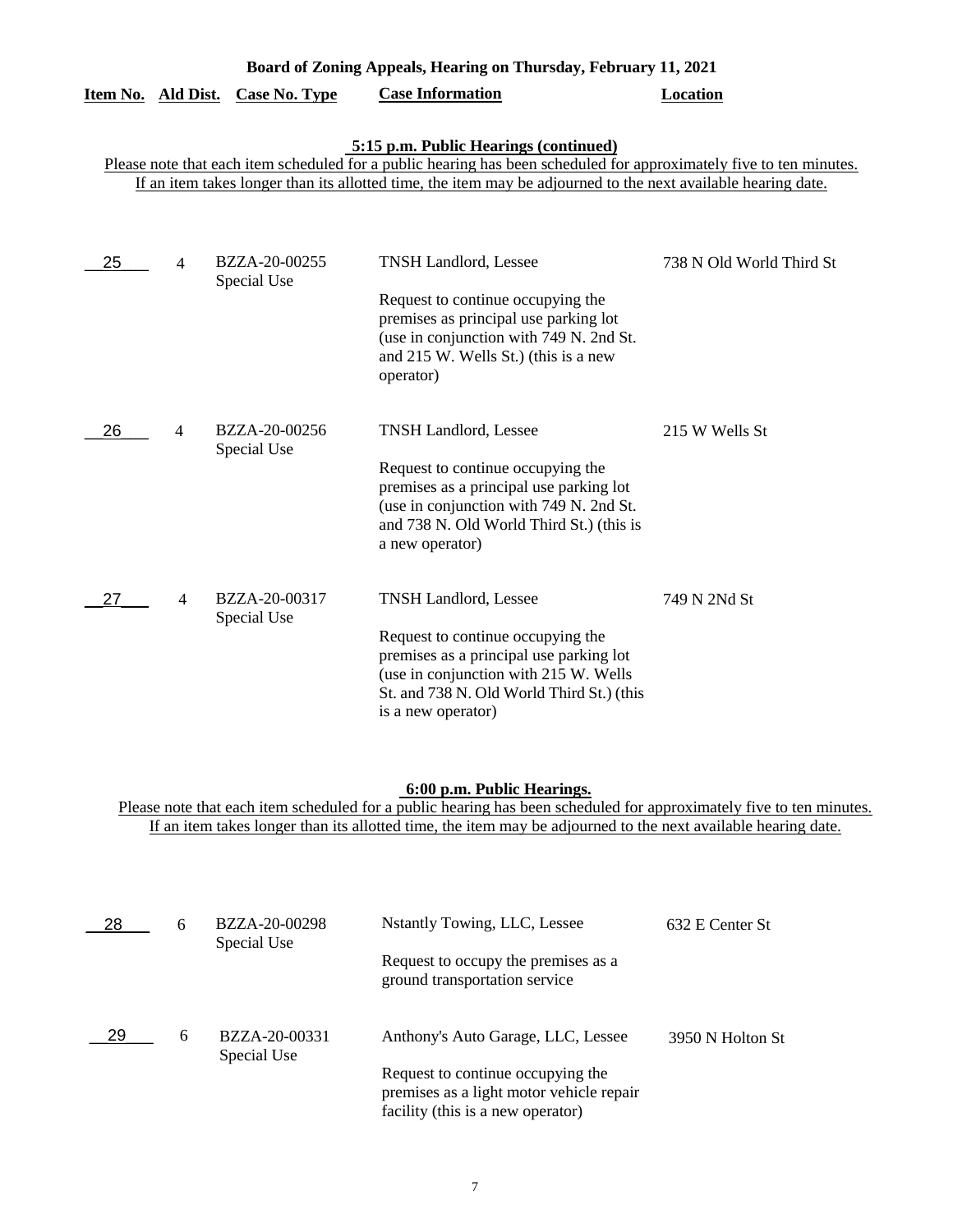| Board of Zoning Appeals, Hearing on Thursday, February 11, 2021 |                                                                                                                                                                                                                                                                               |                                              |                                                                                                                                                                                                                                                                                                   |                       |  |  |
|-----------------------------------------------------------------|-------------------------------------------------------------------------------------------------------------------------------------------------------------------------------------------------------------------------------------------------------------------------------|----------------------------------------------|---------------------------------------------------------------------------------------------------------------------------------------------------------------------------------------------------------------------------------------------------------------------------------------------------|-----------------------|--|--|
| Item No. Ald Dist.                                              |                                                                                                                                                                                                                                                                               | <b>Case No. Type</b>                         | <b>Case Information</b>                                                                                                                                                                                                                                                                           | Location              |  |  |
|                                                                 | 6:00 p.m. Public Hearings (continued)<br>Please note that each item scheduled for a public hearing has been scheduled for approximately five to ten minutes.<br>If an item takes longer than its allotted time, the item may be adjourned to the next available hearing date. |                                              |                                                                                                                                                                                                                                                                                                   |                       |  |  |
| 30                                                              | 7                                                                                                                                                                                                                                                                             | BZZA-20-00270<br>Special Use                 | All Scrap Metal Recycling Inc., Lessee<br>Request to continue occupying a portion<br>of the premises as an outdoor salvage<br>operation (this is a new operator)                                                                                                                                  | 3310 W Fond Du Lac Av |  |  |
| 31                                                              | 7                                                                                                                                                                                                                                                                             | BZZA-20-00307<br>Special Use                 | Families First Child Care, LLC, Property<br>Owner<br>Request to increase the age of children<br>from infant - 12 years of age to<br>infant - 13 years of age and to continue<br>occupying the premises as a 24-hour<br>family day care home for 8 children per<br>shift operating Monday - Sunday | 4424 W Howie Pl       |  |  |
| 32                                                              | 7                                                                                                                                                                                                                                                                             | BZZA-20-00332<br><b>Dimensional Variance</b> | Epikos Church, Property Owner<br>Request to allow a wall sign that is not<br>attached to a flat, opaque wall surface                                                                                                                                                                              | 3737 N Sherman B1     |  |  |

### **6:45 p.m. Public Hearings.**

Please note that each item scheduled for a public hearing has been scheduled for approximately five to ten minutes. If an item takes longer than its allotted time, the item may be adjourned to the next available hearing date.

| 33 | 8 | BZZA-20-00271<br>Special Use | Precision Auto Body MKE, Lessee                                                      | 2617 S 31St St Rear |
|----|---|------------------------------|--------------------------------------------------------------------------------------|---------------------|
|    |   |                              | Request to occupy a portion of the<br>premises as a light motor vehicle body<br>shop |                     |
| 34 | 8 | BZZA-20-00311<br>Special Use | AJ's Alley Cats, LLC, Lessee                                                         | 2636 S 32Nd St      |
|    |   |                              | Request to occupy the premises as a light<br>motor vehicle repair facility           |                     |